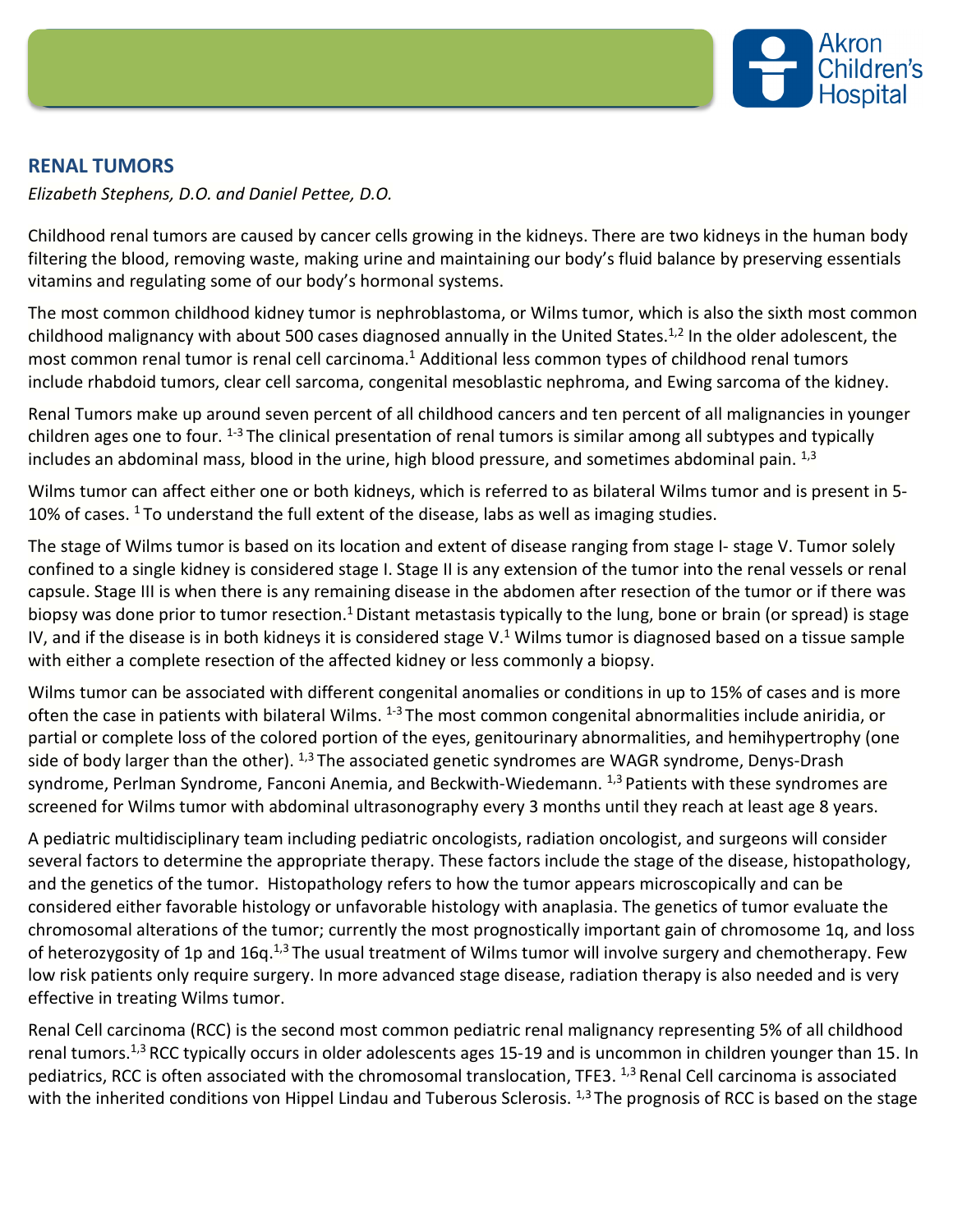

(I-IV) and local lymph node involvement. Surgery is the main stay of therapy. Renal cell carcinomas are often not responsive to chemotherapy and more targeted therapies including vascular endothelial growth factor inhibitors are being used.  $1,3$  The primary prognostic factor for RCC is stage of disease.

Clear Cell carcinoma represent 3-5% of pediatric renal tumors and has a 2:1 male predominance.  $^{1,3}$  Unfortunately, clear cell carcinoma can be difficult to treat and has the potential of metastasizing to lung, bone, brain and soft tissue. This is a rare tumor and consideration should be taken to enrolling on a clinical trial and with a multidisciplinary team. Typically, the treatment involves surgery, radiation and chemotherapy.

Rhabdoid tumor of the kidney represents 2% of pediatric renal tumors and presents in infants and young children.  $^{1,3}$ These tumors are very aggressive and respond poorly to both chemotherapy and radiotherapy and have a high degree of recurrence. Rhabdoid tumors often present in an advanced stage and these tumors commonly have a SMARCb1 chromosome mutation. <sup>1,3</sup> The prognosis of rhabdoid tumors is based on age at diagnosis, stage of the disease and whether they have lesions in the brain (CNS tumors). Rhabdoid tumors are often treated on clinical trials due to the aggressive and rare nature of this disease.

We reviewed our experience at Akron Children's Hospital treating patients with renal tumors from January 2011 to December 2016. During this time, we diagnosed 16 new cases of Renal Tumors with an average of 2.5 cases annually (1 to 5 cases per year). At Akron Children's Hospital we have an average of 90-100 new diagnoses a year, so this accounts for around 2-3% of our newly diagnosed malignancies. A majority, 81%, were Wilms tumor, but we also saw two cases of Renal Cell carcinoma and one case of Clear Cell carcinoma. Our Renal Cell carcinoma patients at Akron Children's Hospital were in the older adolescent group ages 15-17, and Wilms tumor occurred in our patients from ages 10 month to 6 years of age. At Akron Children's we had male predominance during this time of 1.6:1 for Wilms tumor, which is typically reported epidemiologically as 0.92:1 male to female radio.<sup>1</sup> Of our Wilms tumor patients, 85% were Caucasian, 15% were African American.

In reviewing the National Cancer Institute, surveillance, epidemiology and end results program database (SEER) the overall incidence from 2011-2017 of Renal Tumors in children 0-19 was 7.1%.<sup>4</sup> The overall survival at five years of our patients at Akron Children's Hospital with Renal Tumors was 87.5%, which is minimally lower than the national SEER database that report a 5-year relative survival of 91.4%.<sup>4</sup> This difference is likely due to the high proportion of renal cell carcinoma that we have had during the 2011-2016 time frame which represented 12.5% of our renal tumors. Our five-year overall survival during this time for Wilms tumor patients was 92.3%, while the relative five-year relative survival in the SEER data was 93.2%.<sup>4</sup>